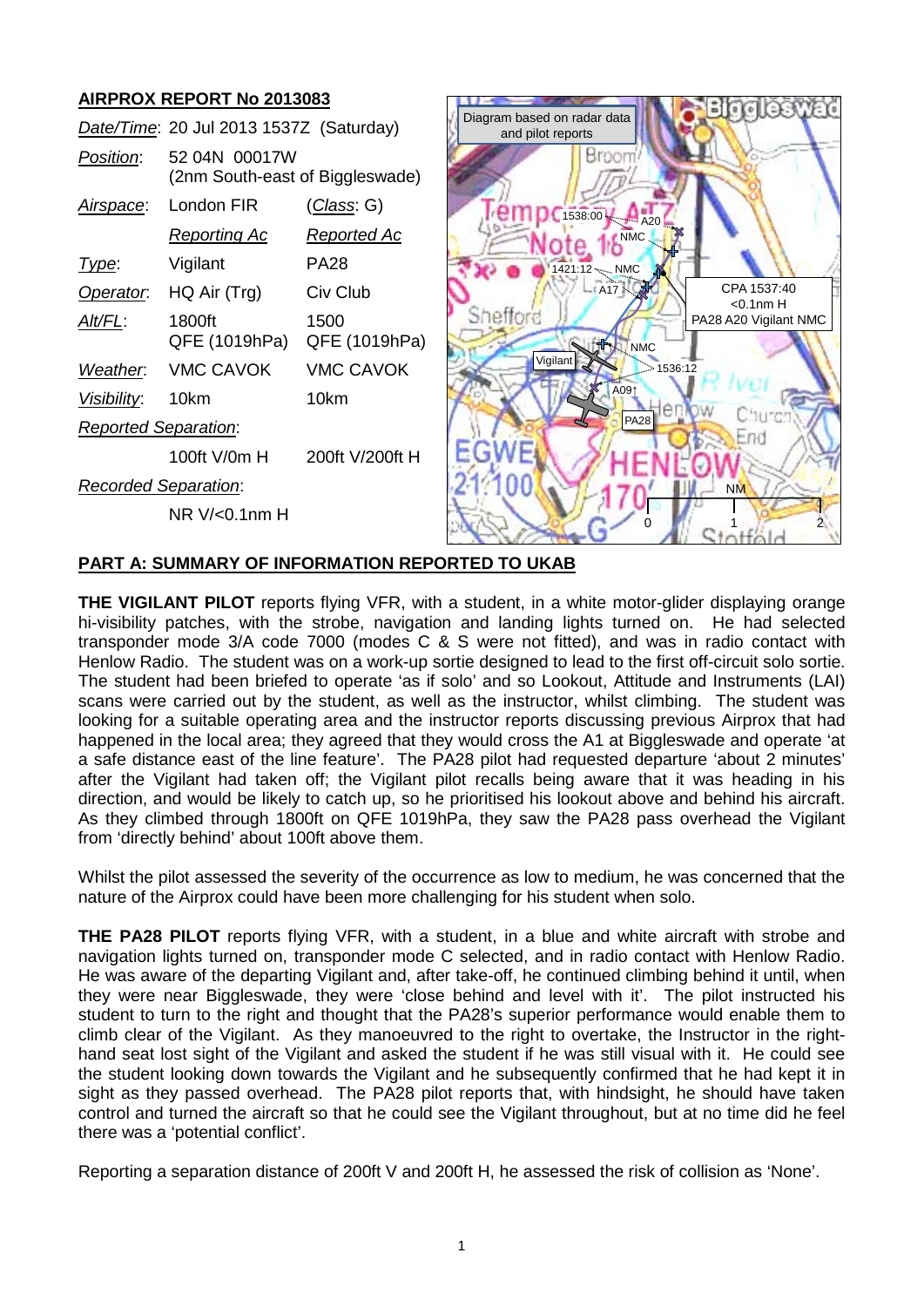# **Factual Background**

The weather at Cranfield at 1520 was notified as:

METAR EGTC 201520Z 04012KT 9999 SCT018 21/16 Q1023

#### **Analysis and Investigation**

#### **UKAB Secretariat**

Analysis of the radar recording at 1536:20 shows the Vigilant 1.5nm north-east of Henlow, with no Mode C indication available, flying north-east, with the PA28 in its 5.30 position, 0.4nm behind, indicating an altitude of 1000ft and following a similar track. The PA28 turns slightly left to track north and, at 1536:37 has climbed from 1000ft to indicate 1300ft, still 0.4nm behind the Vigilant. At 1536:46 the PA28 manoeuvres right and then left, remaining in the Vigilant's rear right quarter, indicating 1400ft, before its Mode C disappears when it is 0.2nm from the Vigilant. Twenty seconds later the PA28's Mode C returns, indicating 1700ft; the Vigilant is 0.2nm ahead of the PA28. At 1537:15 the Mode C of the PA28 continues to indicate 1700ft before disappearing with the PA28 0.1nm directly behind the Vigilant. At 1537:40 the radar returns have merged, there is no measurable horizontal separation but the PA28's Mode C has returned and indicates 2000ft. The PA28's radar return moves ahead of the Vigilant's at 1537:44, and then continues to pull away from it indicating 2000ft.

The Vigilant had right of way because it was being overtaken by the PA28, which was required to overtake on the right.<sup>[1](#page-1-0)</sup> The PA28 pilot reports that the student turned their aircraft to the right and estimated that they achieved 200ft H separation. Although the PA28 is shown on the radar replay in the Vigilant's 5-5.30 position for some of the time as it approaches, the radar returns merge with no discernible horizontal separation. Furthermore, the PA28 pilot had the responsibility to 'keep out of the way' of the Vigilant until the aircraft were clear of each other.<sup>[2](#page-1-1)</sup> Finally, an aircraft which is obliged to give way to another aircraft is required to avoid passing over or under the other aircraft, or crossing ahead of it, unless passing well clear of it.<sup>[3](#page-1-2)</sup> The PA28 pilot reports losing sight of the Vigilant during the overtaking manoeuvre, however, his student was able to keep it in sight and he reports that he remained well clear. At the point that the radar returns merge, the PA28's Mode C indicates 200ft above the reported altitude of the Vigilant, which is commensurate with the PA28 pilot's report, and close to the Vigilant pilot's report.

### **Comments**

### **HQ Air Command**

The Vigilant pilot faced a quandary in this instance; he knew a faster aircraft was approaching that would always be difficult to see, but that the rules of the air require him to maintain heading so the overtaking aircraft can avoid. However, one could argue that the Rules of the Air only apply if aircraft are visual with another, conflicting aircraft, in which case the practice of making regular changes of heading might have allowed the opportunity to acquire the following aircraft. His report indicates he adopted an appropriately defensive mindset but that the actions of the PA28 crew did not ensure a safe and orderly overtake.

#### **Summary**

The Airprox occurred in Class G airspace, 2nm South-east of Biggleswade, between a Vigilant motorglider and a PA28, which was overtaking it. Both aircraft were carrying out instructional sorties and were flying VFR in VMC without an air traffic service.

<span id="page-1-0"></span><sup>&</sup>lt;sup>1</sup> Rules of the Air 2007, Rule 11, para 1.<br><sup>2</sup> Rules of the Air 2007, Rule 11, para 2.<br><sup>3</sup> Rules of the Air 2007, Rule 8, para 4.

<span id="page-1-2"></span><span id="page-1-1"></span>